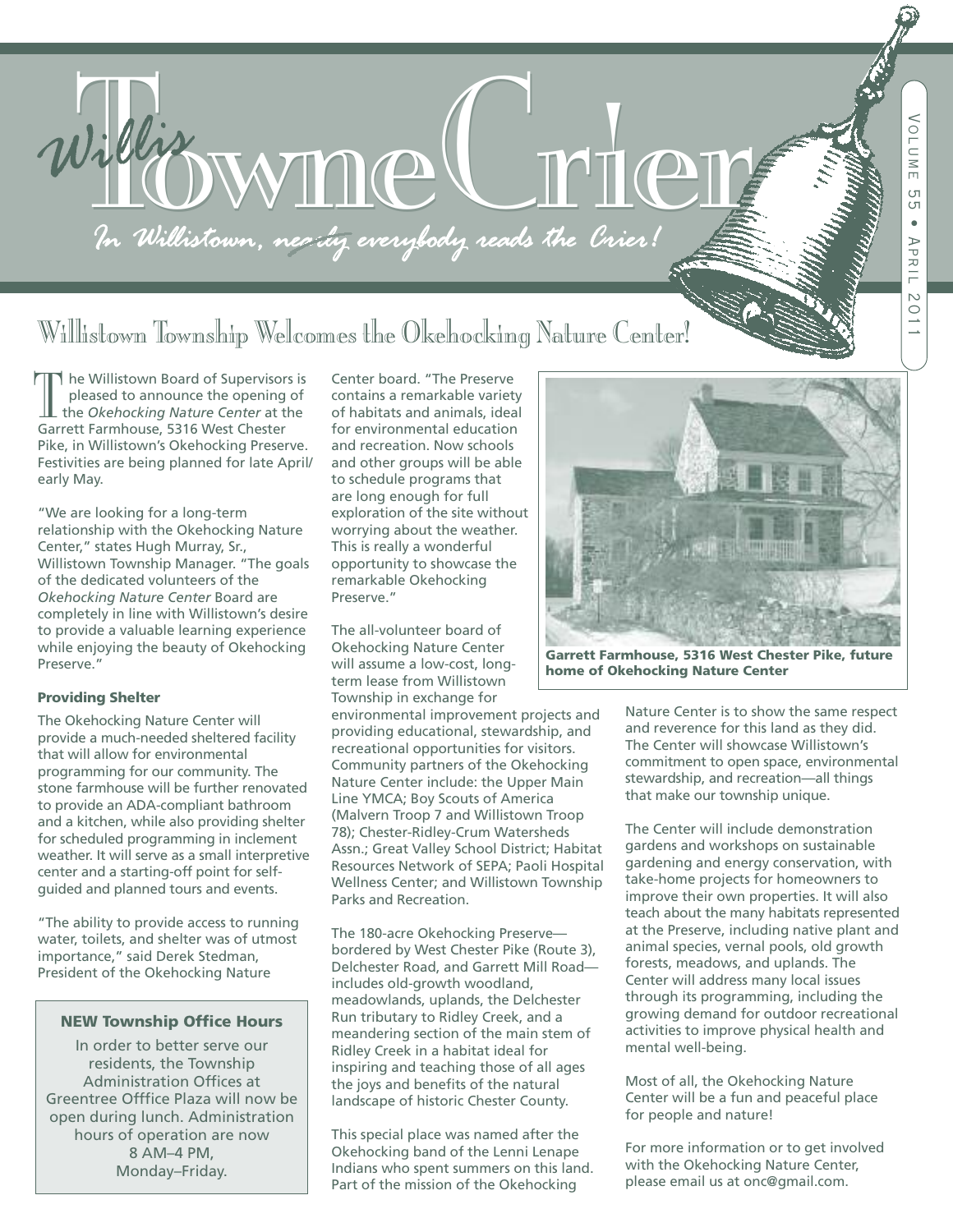# **Chester County Chester County Household Hazardous Waste Drop-off Household Hazardous Waste Drop-off**

Household Hazardous Waste, Computer Monitors and Peripherals, and Portable TVs

## **Saturday, April 9 • 9 AM–3 PM**

## **Location: Center for Arts & Technology**

*1580 Charlestown Road, Phoenixville, PA 19460 (not far from Charlestown Elementary School)*

Once again, Chester County (not Willistown) has organized a hazardous waste disposal program for all residents of the county. This year's first opportunity to dispose of harmful chemicals and computers will take place on April 9th, 9 AM–3 PM. This category includes items such as oil-based paint, lawn sprays, fertilizers, oil, computers, and portable TVs.

## **Water-based paints will not be**

**accepted.** Dispose of them by dripping the paint onto cat litter, shredded paper, or wood chips in a container and letting the mixture dry. It can then be disposed of with your household trash. Or you may purchase a waste-paint hardener at Lowe's or Home Depot. Small amounts of water-based paint remaining in a paint can may be air-dried by removing the lid. Air-dried water-based paint may be disposed of with your household trash. However, do not replace the lid when you do so.

Computer monitors and portable TVs may also be disposed of at this site. Console TVs will not be accepted here but may be disposed of at the Willistown Township recycling event (date and time to be determined—see "About Special Recycling Programs" on next page).

**Directions:** Turn onto Route 29 from Route 30 in Malvern. Proceed north past Great Valley Corporate Center. Go under turnpike overpass. At the four-way intersection, go straight ahead and up the hill (do not follow signs for Route 29 to the right). You are now on Charlestown Road. Follow this winding road past Charlestown School for several miles until you pass Coldstream Road on the left. The Center for Arts and Technology is 1/8th of a mile farther along on the right side of the road. Watch for "Household Hazardous Waste" signs.

Please contact Jim Tate, Chairman of Willistown's Recycling Committee, with questions: 610-647-7361.

## **Your HHW Checklist**

*Use the following checklist and clean out your cabinets!*

**Household Hazardous Waste Materials Accepted at Collection Site (if properly labeled)**

## **Paint Products**

- □ Oil-Based Paints\*
- □ Other Solvent-Based Paint Products
- $\Box$  Paint Thinners
- □ Strippers & Removers
- $\Box$  Shellac
- □ Stains, Varnish
- $\Box$  Turpentine
- □ Wallpaper Cement

## **Outdoor Products**

- □ Asphalt Sealers
- $\Box$  Caulking Compounds
- □ Joint Compound
- □ Roof Cements
- □ Septic Tank Degreasers
- □ Swimming Pool Chemicals
- $\square$  Weed Killers

## **Automotive Products**

- □ Antifreeze
- □ Carburetor Cleaners
- $\Box$  Fuel Additives
- $\Box$  Gasoline
- □ Grease & Rust Solvents
- □ Oil
- □ Transmission/Brake Fluid

## **Household Products**

- □ All Types of Light Bulbs, Including Tubular & Compact Fluorescent
- □ Adhesive/Solvents
- □ Drain Openers
- $\Box$  Dry Cleaning Fluid
- □ Kerosene
- $\Box$  Moth Balls/Flakes
- □ Smoke Alarms
- □ Spot Removers
- □ Rechargeable Batteries Only
- $\Box$  Rug Cleaners
- □ Toilet Bowl Cleaners
- □ Wood & Metal Cleaners

## **Household–Other\*\***

- □ Acids, Caustic Solvents
- □ Asbestos
- $\Box$  Flammables
- □ Gas Cylinders 20 lbs or less
- $\Box$  Lead
- $\Box$  Mercury-Bearing Items
- □ Organic Peroxide
- □ Oxidizers
- $\Box$  Pesticides
- $\Box$  Reactive Metals
- $\Box$  Reactives

## **Computer Monitors &**

**Peripherals, Portable TVs** Keyboards, CPUs, printers, modems, scanners, servers, terminals, network equipment, speakers, mouses, cathode ray tubes (CRT), and other computer parts. Portable TVs with a screen no larger than 27" will be accepted. Large TVs and consoles will be refused. DO NOT BRING THEM! No other electricallypowered equipment will be accepted.

- \* Solvent acrylics will be accepted. Latex acrylics will not.
- \*\* No ammunition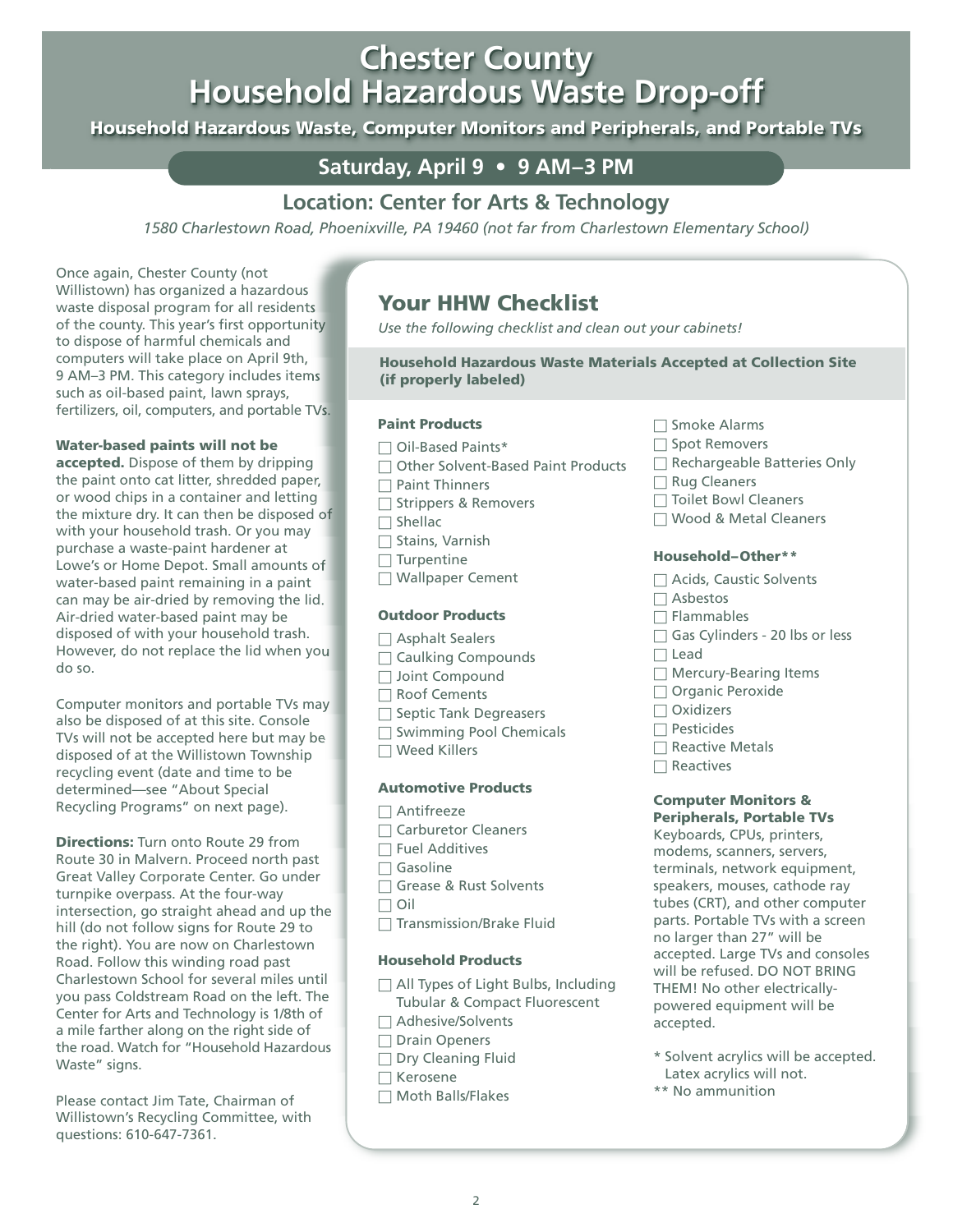# **Recycling and Waste Services in Willistown Township**

Recycling and waste services are provided to Willistown residents by at least four companies that we know of, each of which contracts directly with a homeowner or a Homeowners' Association Organization (HOA). The contract includes direct billing of residents or the HOA.\* Selection of a waste/recycling hauler is up to the homeowner/HOA, not the Township. The same is true for commercial accounts. (The focus of this article is residential.)

To categorize the haulers, Allied Waste and A.J. Blosenski are the dominant companies providing service to residents in all parts of the Township. Opdenaker Trash Removal and Suburban Waste provide service to a small percentage of residents almost exclusively in the West Chester Pike corridor, i.e., the "southern end" of the Township.

Recyclable items include newspapers, magazines, stationery, office paper, other paper, and flattened cardboard; plastic bottles/jars and packaging with a recyclable symbol on the base, i.e., a #1 up to a #7 inside the triangular symbol; clear, brown, and green bottles/jars; aluminum cans; and bi-metal "tin" cans. All recyclable items must be CLEAN.

Classification of recycling services: Singlestream recycling permits all categories of recyclables, described above, to be commingled in one collection container. Dual-stream recycling requires sorting certain items to be placed in separate collection containers.

For efficient service, place the waste container on one side of your driveway and the recycling container on the other. When both are placed side by side on one side of the driveway, both are very likely to be collected as waste!

Willistown Township, like most townships in Pennsylvania, is mandated by the PA Department of Environmental Protection (DEP) to have residential and commercial recycling programs. Recycling is required, and it helps fund both this newsletter— *Towne Crier*—and special recycling programs. PA DEP awards Willistown a

grant based on the weight of all recyclables collected in the Township each year. The message: Make the effort to recycle; doing so helps sustain important recycling programs and newsletter communications.

## **Local Services Available**

#### **Allied Waste/Republic Services (formerly BFI): 610-265-6337**

- Provides both waste and recycling services on a twice- or once-a-week basis.
- Single-stream recycling.
- Provides one 96-gallon waste container on wheels and one 32-gallon recycling container at no charge to residences.
- Provides service in all areas of the Township.

#### **A.J. Blosenski (AJB) 610-942-2707**

- Provides both waste and recycling services on a twice- or once-a-week basis.
- Single-stream recycling—almost! Newspapers must be separated from all other recyclables and placed in a separate collection container. All other recyclable items may be commingled.
- Provides one 96-gallon waste container on wheels and one 20-gallon recycling container at no charge to residences.
- Provides service in all areas of the Township.

### **Opdenaker Trash Removal 610-459-3515**

- Provides waste service on a twice- or once-a-week basis.
- Provides recycling service on second and fourth Wednesdays of each month.
- Single-stream recycling.
- Provides one 96-gallon waste container on wheels and one 96- or 60-gallon recycling container at no charge to residences.
- Provides service in West Chester corridor area of the Township.



### **Suburban Waste: 1-302-475-9780**

- Provides waste service on a twice- or once-a-week basis.
- Provides recycling service on second and fourth Wednesdays of each month.
- Single-stream recycling.
- Provides one 96-gallon waste container on wheels and one 25-gallon recycling container at no charge to residences.
- Provides service in West Chester Pike corridor area of the Township.
	- *—Jim Tate, Chairman Willistown Township Recycling Committee*



Due to potential construction complexities on township property that are inhibiting the Willistown Recycling Committee's ability to set specific dates and a location for its three big Spring recycling events— Drop-off of electronics and metal, Paper Shredding and Wood Chipping—and the need to finalize copy for this issue of *Towne Crier* in late February, we can only say that the events will be held in April and May or June—two Saturday dates and that all residents will receive notification prior to the dates so that you can participate.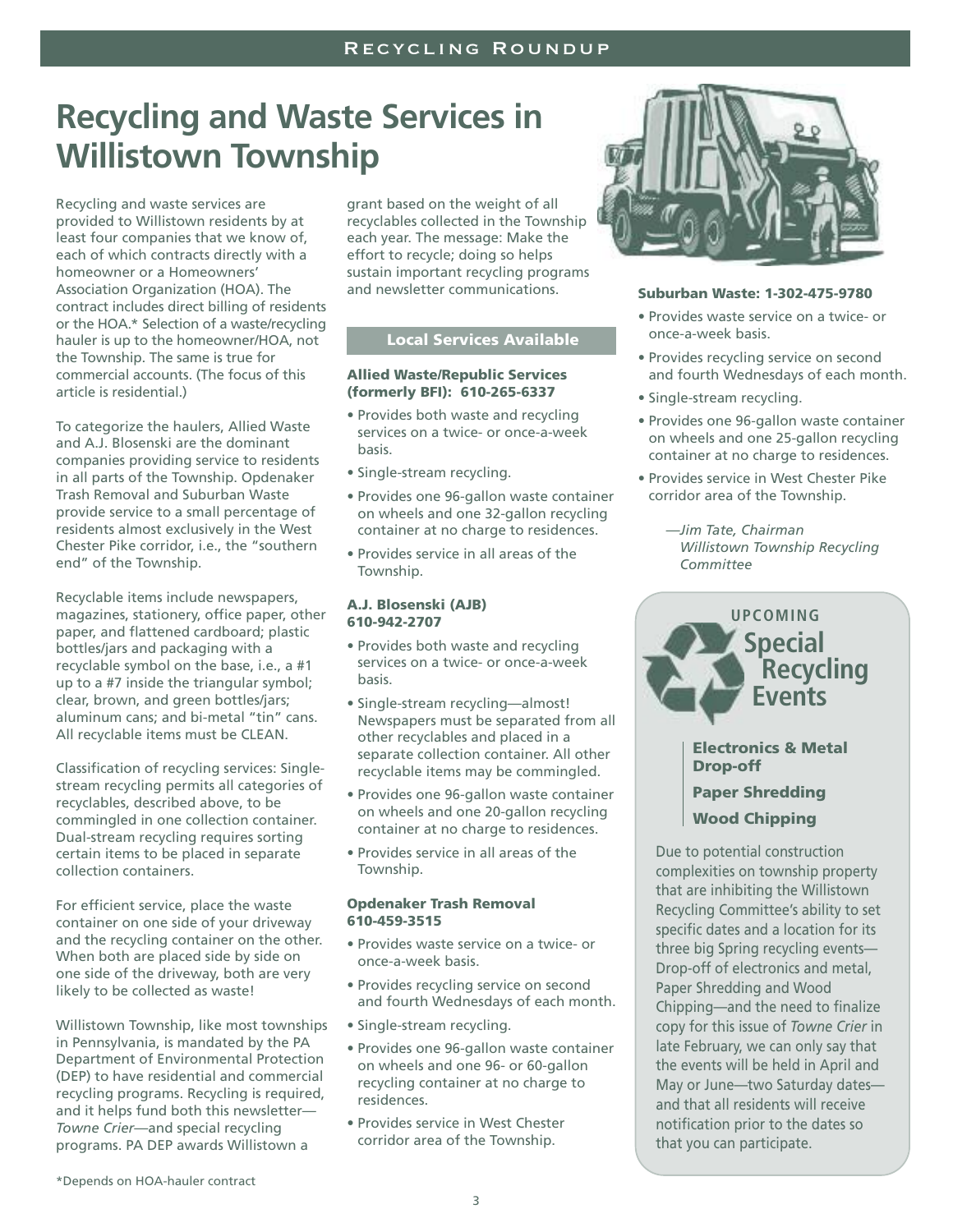## Willistown Parks and Recreation Happynings



*Creating Community through People, Parks and Programs* **• www.willistownparks.org**

# **2011 PARKS & REC CALENDAR OF EVENTS**

**■ Greentree Park** *(Located at the corner of Grubb and Woodland)*

## **Thrilling Third Thursdays at Greentree Park (T3 @ GT!)**

Willistown Township Parks and Recreation celebrates our community with our third annual *Thrilling Third Thursday* event series. Enjoy the fabulous entertainment, food, and company of your family, neighbors, and friends at Greentree from 5:30–7:30 PM (or 8 PM as noted).

**MAY 19—May Magic and Puppet Shows**: Nonstop entertainment with comical puppets and dazzling magic. What are magic and puppets without popcorn? Free popcorn for the kids!

**JUNE 16—School's Out! Let's Celebrate with Alex & the Kaleidoscope Band!** With over 14 national awards for excellence in children's entertainment, including a Parent's Choice Recommendation and Best Song Award from the Independent Music Awards, Alex & the Kaleidoscope Band uplift and engage audiences of all ages with their lively, interactive, and music-infused performances. Check out kaleidoscopesongs.com. Free homemade Kitchen Witch treats for the kids!

**AUGUST 18—Country Fair**: Ride ponies and pet farm animals as *Sleepy Hollow*





*Farms* brings their farm to Willistown. Enter your fruits and veggies in our **Prize Produce Contest**. Kids' games, face painting, and local community group tables will add to the fun.

#### **SEPTEMBER 15**—**Party in the Park!**

5:30–8 PM: Join the **UncleBuck Band**, a 5- to 6-piece cover band based in the Philadelphia area and playing fun, hit party songs drawing from today's latest releases back to '60s and '70s classics. Check out their multiple set lists at unclebuckband.com.

## **■ Sugartown Organic**

**Garden** *(Located on Spring Road across from the Historic Sugartown bank barn)*

**APRIL 30—Historic Sugartown Day**,

10 AM–4 PM: Sugartown Organic Garden will have a table with an organic garden-themed activity. Check out the traditional artisans and crafts amidst the restored 19th century homes and buildings of this picturesque village. Visit historicsugartown.org.

#### **SEPTEMBER 17—Family Fall Fest,**

1–4 PM: Bring the family for a fun-filled and relaxing afternoon of games, crafts, and garden exploration at the third annual Family Fall Fest. More info coming at willistownparks.org as fall approaches.

## **■ Okehocking Preserve**

*(Located on Route 3 between Delchester and Garrett Mill Roads)*

**MAY 1—Bird Walk,** 8 AM: Valley Forge Audubon Society. Leader: Edie Parnum, 610-964-8331, eparnum2@verizon.net (See sidebar on next page.)

## **■ Duffryn Trail/ Randolph Woods**

**MAY 7—Creek Cleanup and Trail Clearing,** 9–11:30 AM: Meet at Malvern Borough's Randolph Woods. To register, please contact Blake Goll at Willistown Conservation Trust (WCT), bhg@wctrust.org or 610-353-2562, ext. 20. For more information, see sidebar on next page, contact CRC at 610-892-8731 (crc@nni.com), or visit www.crcwatersheds.org.

## **■ Do the CAN-CAN!**

One in 10 Chester County residents goes without food each day. You can help! We are supporting their backpack program, please go to willistownparks.org for the most needed items. We will deliver the food to the Chester County Food Bank. We will also have a monetary donation box. Visit chestercountyfoodbank.org to find other ways to help our neighbors. (See article on page 6.)

*There will be more events at the garden and Okehocking throughout the season. Sign up for our happynings alerts at willistownparks.org and check the memo boards. To volunteer or if weather is a question, please call 610-647-5300, ext. 224 for a message. Please note: Entertainment and schedule are subject to change. Rain dates are generally scheduled for the following Thursday for T3@GT events. No dogs please. Check the website for details on food and beverages available for purchase at the events.*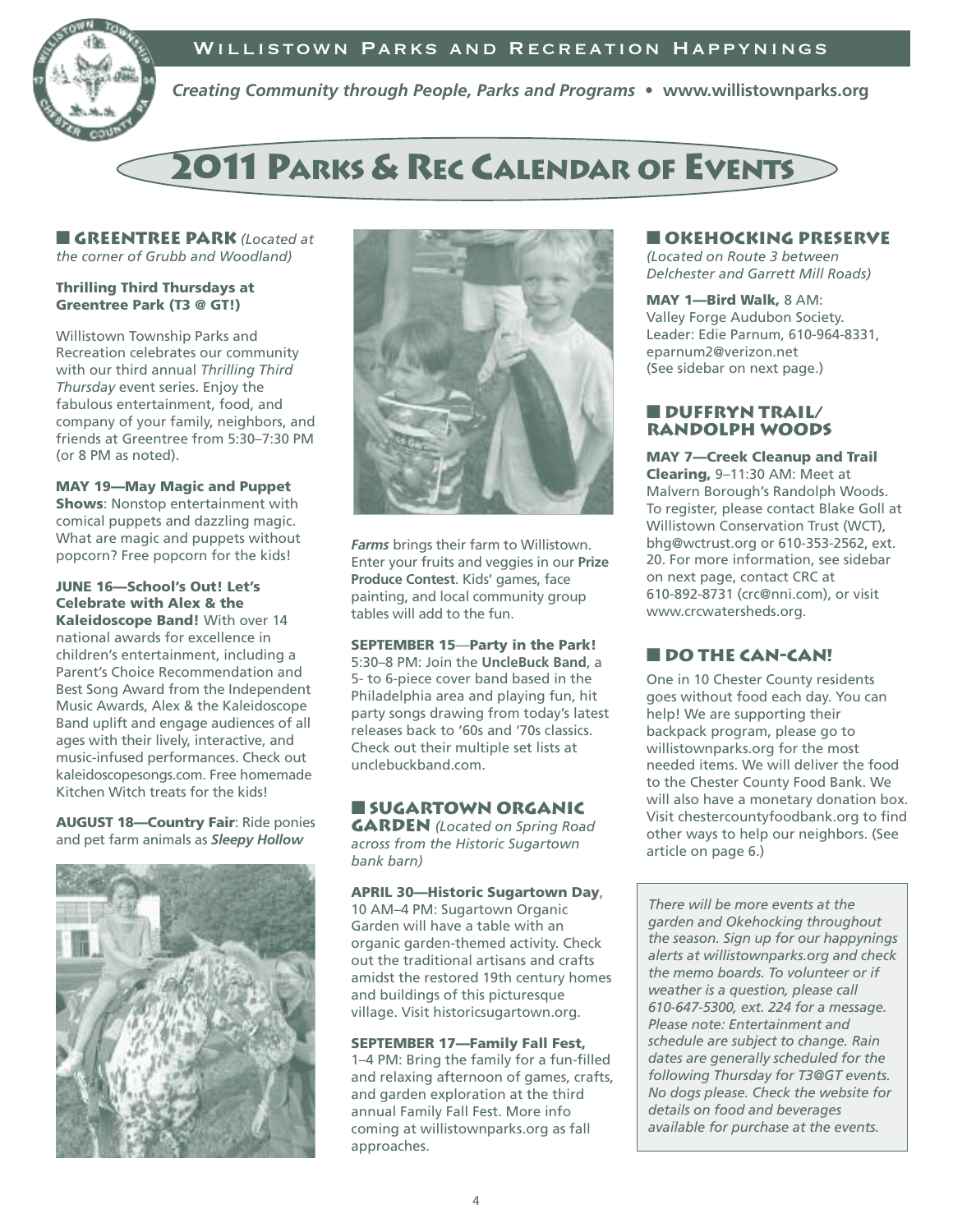# Spring Greetings Willistown Residents!

illistown Township Parks and Recreation is looking forward to playing in the parks, how about We illistown Township Parks and Recreation is looking forward playing in the parks, how above 17 The 2011 calendar of events is conveniently located on page 4 in this edition of the *Towne Crier*, should you want to tear it out and put it on your fridge. Please sign up for our Happynings e-announcements at willistownparks.org if you haven't already. We (thanks to volunteer help!) will send reminders of upcoming events and announcements of newly scheduled events.

You'll recall from the last *Towne Crier* the discussion of volunteerism as recreation and how both are good for your mind and body. Some people say it is human nature to want to help others. We know it *feels* good. Further incentives to volunteer include:

- Volunteering connects you to others. You make new friends and contacts and increase your social and relationship skills.
- Volunteering increases your selfconfidence, self-esteem and life satisfaction, providing a natural sense of accomplishment, pride, and identity.
- Volunteering helps you develop a solid support system, which in turn protects you against stress and depression when you're going through challenging times.
- Volunteering studies have found that older adults who volunteer have a lower mortality rate than those who do not, and volunteering has been shown to lessen symptoms of chronic pain or heart disease.
- Volunteering can advance your career by providing career experience and teaching you valuable job skills.
- Volunteering brings fun and fulfillment to your life, providing you with renewed creativity, motivation, and vision that can carry over into your personal and professional life.

Remember, when it comes to volunteering, passion and positivity are the only requirements. Tips for getting started volunteering include first asking yourself if there is something specific you want to accomplish.

For example, do I want…

- …to make it better where I live? …to meet people who are different from me?
- 
- …to try something new?
- …to do something with my spare time?
- …to see a different way of life and new places?
- …to have a go at the type of work I might want to do as a full-time job?
- …to do more with my interests and hobbies?
- …to do something I'm good at?

*(Source: World Volunteer Web: worldvolunteerweb.org)*

Ask yourself the following questions to help find the right volunteer opportunity and narrow down your options:

- Would you like to work with people or would you rather work in solitude?
- Do you prefer to work alone or as part of a team?
- Are you better behind the scenes or do you prefer to take a more visible role?
- How much time are your willing to commit?
- How much responsibility are you ready to take on?
- What skills can you bring to a volunteer job?
- What causes are important to you?

Consider several possibilities. Try to visit different organizations and get a feel for what they are like and whether you click with other staff and volunteers. The more satisfaction you have as a volunteer, the better your contributions and the more likely you'll continue. Please see the February 2011 edition of the *Towne Crier* for a short list of local volunteer opportunities. Or visit www.handsonnetwork.org, www.philacares.org (Greater Philadelphia Cares), and www.1-800-volunteer.org, among others.

National Volunteer Week is April 10th– 16th. Will you consider helping your neighbors, a good cause, and yourself? And please inspire us by sharing your volunteer experience via email at mhm@willistown.pa.us or call Mary at 610-647-5300, ext. 224.

*(Source of volunteer benefits and finding the right opportunity: www.helpguide.org)*

## **Okehocking Bird Walk**

## **May 1 • 8 AM**

Willistown Township's Okehocking Preserve is part of the Upper Ridley/Crum Important Bird Area. Birds can be found in a variety of habitats that include meadows, woods, ponds, and the riparian area along Ridley Creek. Be prepared for walking in wet areas. The leader has been conducting a bird census here for many years, has tallied 134 species, and is with the Valley Forge Audubon Society (www.valleyforgeaudubon.org).

**Directions:** Going west on Route 3 (West Chester Pike) drive past the lights at Providence Road and Delchester Road. The Preserve entrance is on the right, 1⁄2 mile past Delchester Road. If going eastbound on Route 3, because the highway is divided, you will need to make a U-turn at Delchester Road.

**Leader:** Edie Parnum, 610-964-8331, eparnum2@verizon.net.

## **CRC Stream Cleanup Day! May 7 • 9 AM**

The 14th Annual CRC Streams Cleanup will be held on Saturday, May 7th, at dozens of streamside locations in Chester and Delaware Counties. Those residents wishing to assist at their local site can volunteer to help clean up Ruth Run and Randolph Woods in Malvern Borough, from 9 AM–11:30 AM in this joint effort of the Township, Borough, Willistown Conservation Trust (WCT), and Chester Ridley Crum Watersheds Association (CRC). The effort will include establishing a trail connection between Willistown Township's Duffryn Avenue trail and the Randolph Woods trail system. Please bring leaf rakes and hand pruners. Volunteers are invited to pick up free t-shirts and attend a complimentary picnic afterwards, from 11:30 AM–1 PM, at Pavilion 8 at Ridley Creek State Park. To register for the Malvern site, please contact Blake Goll at WCT, bhg@wctrust.org or 610-353-2562, ext. 20. For more information about the cleanup, please contact CRC at 610-892-8731 or crc@nni.com, or see CRC's Website www.crcwatersheds.org.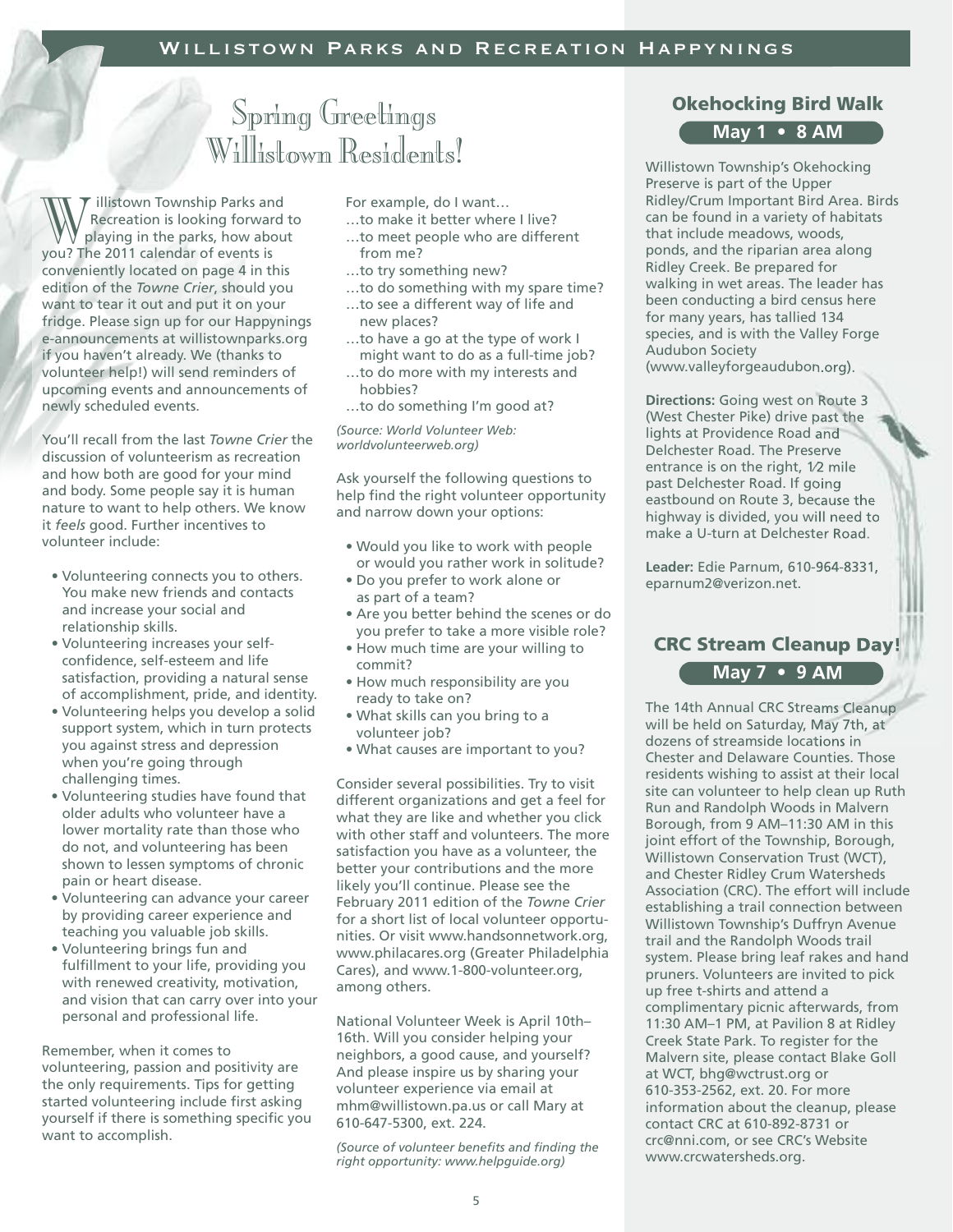# Do the Cam-Cam... **Willistown Parks and Recreation Kicks Off Food Drive**

Each day, one in ten people in Chester County goes without food. The Chester County Food Bank is a nonprofit organization that collects, grows, stores, and distributes food to the hungry of Chester County. As

reported by Larry Welsch, Food Bank Executive Director:

• In 2010 the Food Bank served over 123,000 people, including 73,163 adults;

- 31,143 children; and 19,416 seniors.
- Nearly one million pounds of food per year are distributed.
- We serve the hungry through a network of 27 food cupboards and 41 meal sites.
- About 2,600 volunteers contribute their time in helping those in need.
- We have seen an average 42% increase over last year in the number of people coming for food.
- Some food cupboards and meal sites are experiencing as much as a 54% increase. For example, our Mobile Pantry in Parkesburg has gone from serving 152 families a month to serving 242 families per month.

Here in Willistown, the Church of the Good Samaritan and Paoli Presbyterian Church have partnered with the Food Bank in the fight against hunger. Through the

Willistown Parks and Recreation *Can-Can* project, Willistown area residents *can* help. Simply bring a *can* if you *can* to Willistown Township Parks and Recreation events. We will get the food to the Chester County Food Bank. We will also have a cash and check donation box. You may also drop off *cans* at the Township Administration office at 40 Lloyd

Avenue, Malvern, suites 204-206, between 8 AM and 4 PM weekdays, except for holidays.

**Here's what is needed most** (and we'll do the *can-can* with boxes and bags too!):

- canned veggies, fruit
- beans, tuna, canned meat and ravioli
- stews, soups
- cereals, pasta, rice
- granola bars

The Chester County Food Bank grows food though a Gleaning and Raised Garden Bed Program. They grow an average of 70,000 pounds of food every year from 39 participating farms and many volunteer gardens. In the spring and fall, the produce is harvested with the help of over 500 volunteers. The Sugartown Garden Committee is

> coordinating participation with the Food Bank. Stay tuned for more info.

Visit chestercountyfoodbank.org to find other ways to help our hungry fellow Chester Countians.

You *can* make a difference—do the *can-can* for the Chester County Food Bank!

# Willistown

Conservation Trust

## **Rushton Farm Udate**

- Willistown Conservation Trust's Rushton Farm Plant Sales are May 7th and 8th, and May 28th and 29th from 11AM–3PM. (The produce farm is located in Willistown at the corner of Delchester and Goshen Roads in Newtown Square.)
- The Farm market will be open Saturdays from 11AM–3PM starting June 18th.
	- The first Saturday of each month is *Family Volunteer Day*.
	- Summer intern openings! Inquire at rushtonfarm@wctrust.org.
		- Visit www.wctrust.org for more information or call 610-353-2562.

WILLISTOWN CONSERVATION TRUST

**RUSHTON FARM** 

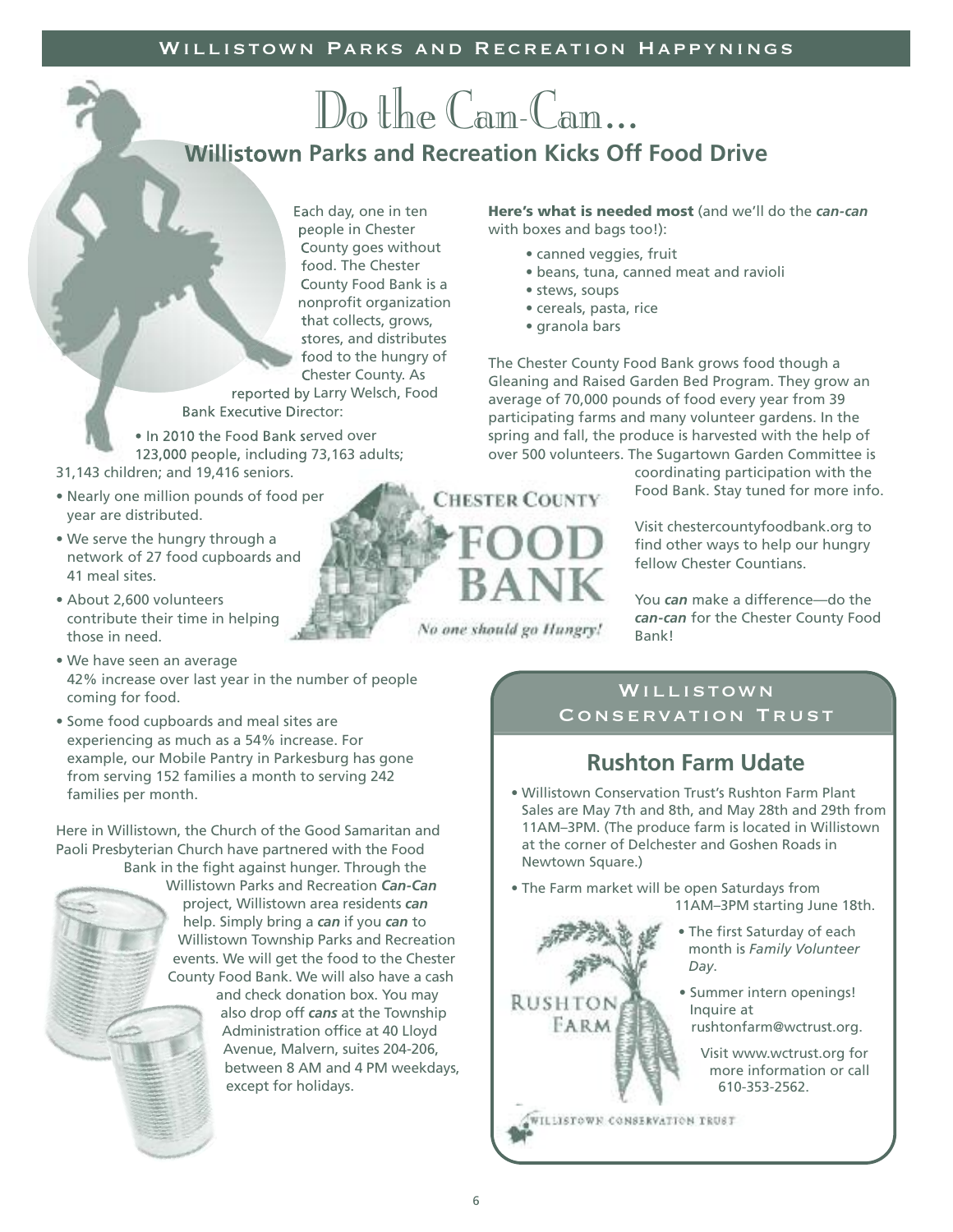## Willistown Parks and Recreation

## Greentree Park: News from the Playground



The Moms Club of Malvern has<br>working on a proposal to add<br>and improved playground equ<br>to Greentree Park on Grubb Road. he Moms Club of Malvern has been working on a proposal to add new and improved playground equipment Greentree is home to the "Thrilling Third Thursday" summer family events and is located in northern Willistown, less than 1 mile from Rt. 30, between the towns of Malvern and Paoli.

Greentree Park offers fences for safety, swings, a small play system, a gazebo for picnics, a basketball court, and lots of open green space. Greentree also has restrooms and parking! This park is a dream come true for any parent or grandparent of small children living in the greater Willistown area. However, Greentree currently does not have enough exciting playground equipment for a broad age range of kids.

The proposal submitted in 2010 by the Moms Club, in partnership with Willistown Parks & Recreation, was well received by the Board of Supervisors. But times are tough and the economy is not in great shape. The township is not able to fund any new equipment for the park this year. The club did its best to select modestly priced equipment, but playground equipment and its installation is expensive. This is where you come in.

We have created a community group called "FRIENDS OF GREENTREE PARK." We plan to raise money to help fund the new equipment and make this project a reality. The Moms Club of Malvern raised several hundred dollars for the park at Malvern's Victorian Christmas. But we need to go bigger than that. We need over \$40,000. We need your help.

If you are interested in joining our efforts to create a better park for the kids in our community, you can find us on Facebook under "Friends of Greentree Park on Grubb Road" or you can email momsclubofmalvern@gmail.com.

If you are interested in donating funds for the park, sponsoring a piece of equipment, or donating materials, please contact us and/or make a check payable to the MOMS CLUB OF MALVERN with a note "Care of Greentree Park". MAIL TO: Moms Club of Malvern, P.O. Box 474, Malvern, PA 19355. We will soon have a separate bank account for this project.

To view the details of our proposal, please visit www.momsclubofmalvern.org. We will give residents updates through this newsletter and our Facebook page. Thank you for your interest, support, and excitement about this project.

## *—Friends of Greentree Park*

*—Kristin Thomas, Co-President, Moms Club of Malvern*

*—Lori Bartlett, Co-President, Moms Club of Malvern*

## Take Advantage of Spring Showers

*…and show your support for the environment!*

**The Chester County Conservation District is selling rain barrels—***while supplies last.*

**Price:** \$100.00 (Cash or check only. Please make checks payable to "CCCD".)

### **For sale location or more information:** Call the Chester County Conservation District at 610-925-4920, ext. 100.

### **Rain Barrel Specifications:**

- 40 gallon capacity, neutral color with the Chester County Conservation District Logo on the front
- Made from a durable resin material with a simulated wood grain appearance
- Flat back for close placement against your house
- 21.5"L x 21.5"W x 28.25"H

#### **Why buy a rain barrel?**

- Provides alternative water source during periods of dry weather.
- Decreases the amount of stormwater runoff.
- Reduces demand for treated water.
- Makes a great gift!

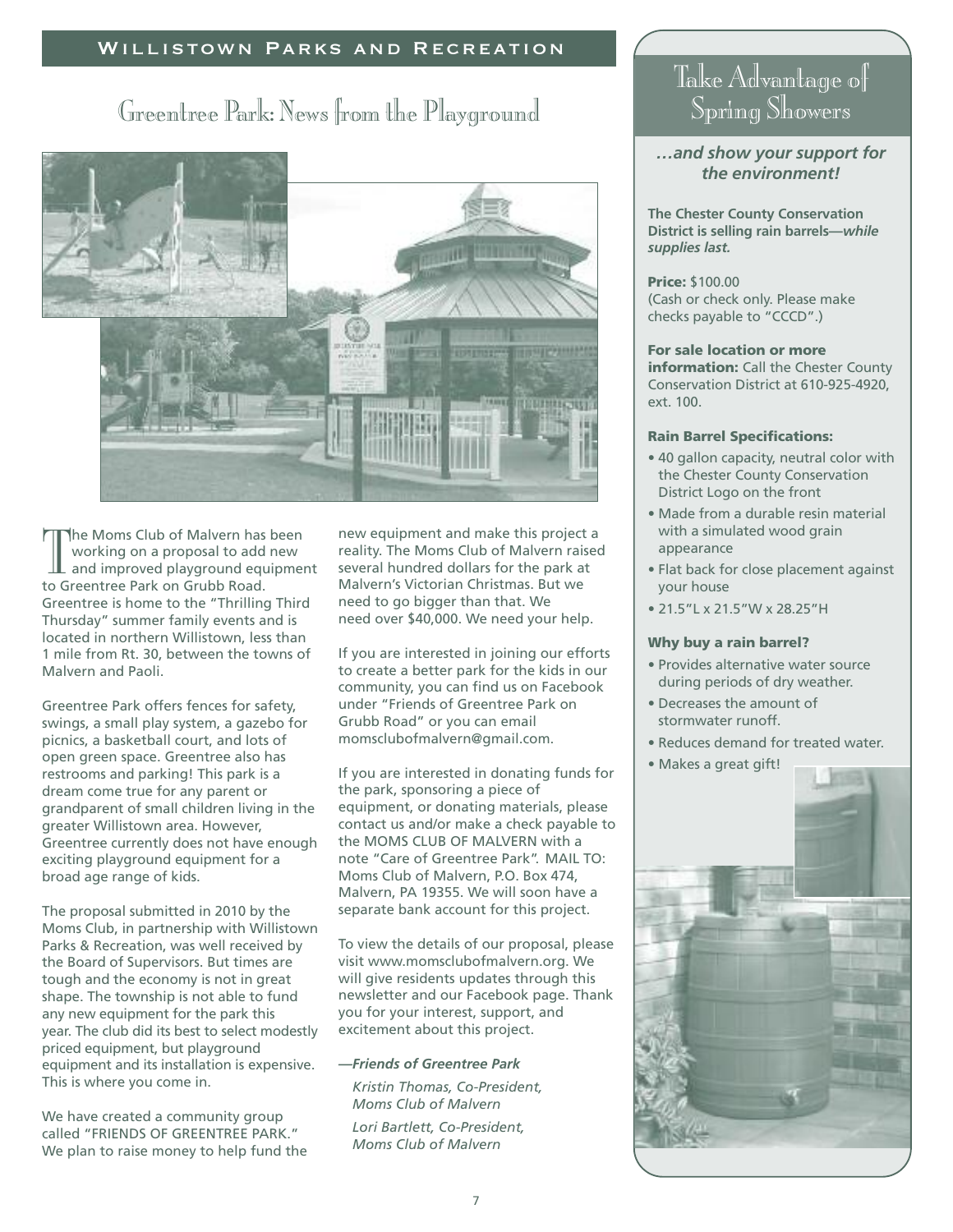## Willistown 2011 Summer Camps

## **LOCATION: All camps held at General Wayne Elementary School • 20 Devon Road, Malvern, PA 19355**

\*\* NOTE: All camps are 4 days per week due to the summer schedule for the school—it is closed on Fridays during the summer.



## **ELEMENTARY RECREATION CAMP**

Children who have completed kindergarten through fifth grades may participate. The children are separated into age/gradeappropriate groups for arts & crafts, outdoor games, indoor games and free-play. Each week we will have a special spree, which could be a talent show, snow cones, ice cream sundaes, etc. And of course, every day our special snack: a popsicle. Children should be brought to the Grubb Road entrance of the school.

| June 27-August 4                 |  |  |
|----------------------------------|--|--|
| There are six one-week sessions. |  |  |
| Monday-Thursday, 9 AM-12 Noon    |  |  |
| \$40.00 per week per child       |  |  |
|                                  |  |  |

## **PRESCHOOL RECREATION CAMP**

This program is designed for the preschool child ages 4 and 5. Structured activities include weekly thematic arts & crafts, stories, songs, free-play, and outdoor play. Each week we will have a special spree, which could be a talent show, snow cones, ice cream sundaes, etc. And of course, every day our special snack: a popsicle. A hands-on program for children ready to have fun and make new friends. Children must be 4 years old by June 1st to attend, **NO EXCEPTIONS, PLEASE.**

| <b>DATES:</b> | June 27-August 4<br>There are six one-week sessions. |
|---------------|------------------------------------------------------|
| <b>TIMES:</b> | Monday-Thursday, 9 AM-12 Noon                        |
| <b>COST:</b>  | \$50.00 per week per child                           |

## **CHEERLEADING CLINIC**

This is a fun clinic where girls who have completed kindergarten through 4th grade will learn basic cheerleading moves as well as a cheerleading dance. At the end of the week, the girls will demonstrate everything they've learned in a performance for the parents. Your child should bring a water bottle. Each day the girls will have a popsicle break. We will meet outside of the school's main entrance on Devon Road.

**Session 1 Session 2 Session 3**

Monday–Thursday Monday–Thursday Monday–Thursday June 27–June 30 July 11–July 14 July 25–July 29 1 PM–3 PM 1 PM–3 PM 1 PM–3 PM

Cost: \$50 per child Cost: \$50 per child Cost: \$50 per child

#### **LUNCH BUNCHERS**

Cost is \$7.00 per child per day (discounted rate for children who come all week is \$25.00). Children will eat lunch and have some time for free play. Children should bring their own lunch, including drink. Sign up for one day or the whole week. The group will be limited to 15 children.

#### **Offered weeks 1, 3, & 5:**

| <b>DATES:</b> | June 27-June 30, July 11-July 14, July 25-July 28                                               |
|---------------|-------------------------------------------------------------------------------------------------|
| <b>TIMES:</b> | Monday-Thursday, 12 Noon-1 PM                                                                   |
| <b>COST:</b>  | Cost is \$7.00 per child per day (discounted rate for<br>children who come all week is \$25.00) |

**FOR MORE INFORMATION:** Please email Debbie at summercamps@willistownparks.org or go to www.willistownparks.org. Debbie will retrieve voice mail messages from 610-647-5300, ext. 6.

**Preferred mode of communication is by email at: summercamps@willistownparks.org**

**TO REGISTER:** Registration forms can be downloaded from www.willistownparks.org. Look for the link in the yellow *What's Happyning* sidebar. They are also availabe at Willistown Township Building (now open through lunch, Monday–Friday). Registration fees MUST ACCOMPANY THE FORMS and be made payable to WILLISTOWN TOWNSHIP PARKS and RECREATION. The completed forms and fees should be sent to: DEBBIE LUCIANO, WILLISTOWN TOWNSHIP BUILDING, 40 LLOYD AVENUE, SUITE 204/206, MALVERN, PA 19355 *Registration forms and fees must reach township building by Friday before the week being registered for to guarantee placement for the week!!* **NO REFUNDS CAN BE GIVEN.** For financial assistance, contact Debbie Luciano at the above address.

#### **IMPORTANT INFORMATION, PLEASE NOTE:**

- If you do not hear from us, that means your child is in the program! You will be notified only if the program for which you are registered is full or cancelled.
- Transportation is not provided to any of the programs.
- Your cancelled check is your receipt.
- Children are grouped according to age and grade for all programs.
- These summer camps are run to break even, not for profit.

*Registration forms and fees must reach township building by friday before the week being registered for to guarantee placement for the week!!!!*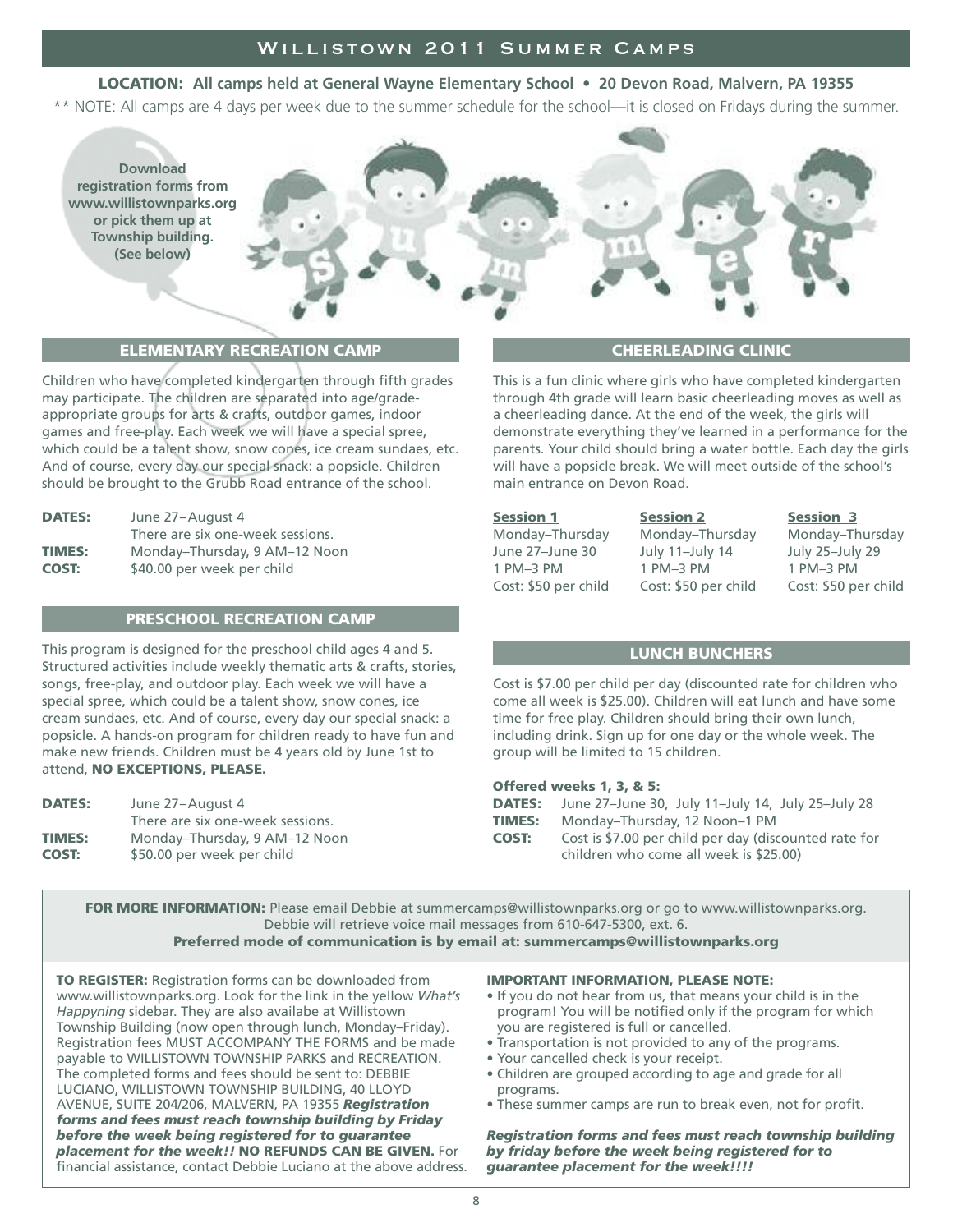# Check it Out! (At the Library)



## **Malvern Public Library**

1 East First Avenue, Malvern Phone: 610-644-7259

Mon–Wed: 9 AM–9 PM Thurs: 9 AM–8 PM; Fri: 9 AM–5 PM Sat: 9 AM–4 PM; Sun: Closed

## **Early Literacy Programs**

While many residents know how library programs enhance their children's enjoyment of books, most are unaware that the programs are designed to meet many of the goals set forth in the Pennsylvania Department of Education Blueprint for Early Literacy. Storytime is so much more than listening to a good story! Linda Meachen, the Children's Librarian, conducts storytime programs for infant- through kindergarten-age children throughout the year. While reading stories, she asks the children to predict outcomes and determine cause and effect. She teaches them to look for clues from words and illustrations and to draw conclusions. She often engages the children in discussions of the characters' appropriate and inappropriate behavior. Further, she integrates creative arts, music, and dramatic puppets or feltboard activities into the story presentation. Over the course of the storytime session, the children grow in their ability to maintain focus and attention. All of these activities are crucial to early literacy education and prepare children for elementary school.

Summer is around the corner, and the library is planning reading programs and activities around the theme of *One World, Many Stories*. During the summer, programs are expanded to engage preschool- through elementary-age children. The library's programs are designed to keep students reading throughout the summer and include book discussions on authors of required reading books. Besides language art-based activities, Malvern Public Library will once again host Science in the Summer, sponsored by Glaxo SmithKline. In this week-long program, children get to explore selected topics in science through classroom teaching guided by professionals in the field as well as daily handson laboratory experiments. This free program is very popular, and residents are encouraged to register early.

Details on all summer programs will be available in mid-May at the library and online at www.malvernpubliclibrary.org.

## **News At the Library**

The Annual Library Phonathon was held April 3rd and 4th. Thank you to all who generously donated to our most important fundraiser. Please remember to send in your pledge. It's not too late—donation forms are available at the library or by calling the desk at 610-644-7259.

A big THANK YOU to Wegmans of Malvern, in collaboration with Reading is Fundamental and Colgate-Palmolive. for the recent donation of 125 children's books on healthy living, sports, food, and activities. Wegmans selected the Malvern Library to be the recipient of this great windfall of books.

The Malvern Public Library Website can now be accessed directly through www.malvernpubliclibrary.org. Visit us for program calendars, children blogs, and information on all your library needs. Paoli Library

## **Paoli Library**

18 Darby Road, Paoli (behind the Wachovia Bank) Phone: 610-296-7996

Mon, Wed, Thur: 9:30 AM–8 PM Fri: 9:30 AM–6 PM; Sat: 9:30 AM–5 PM Sun: 1–5 PM; Closed Tuesdays

Paoli Library's book presentation by Mansfield Bascom, author of *Wharton Esherick, The Journey of a Creative Mind,* is scheduled for Wednesday, **April 20th, 7:30 PM**, to be held at the Paoli Library, 18 Darby Road, Paoli.

"Written by Esherick's son-in-law and lavishly illustrated, *Wharton Esherick: The Journey of a Creative Mind* is the first and only comprehensive look at the colorful life and work of this seminal artist."

#### **2011 Summer Reading Club** *"One World, Many Stories"*

| June     |                                                         |
|----------|---------------------------------------------------------|
| June 10: | Kickoff Party with food,<br>games (all ages)            |
| June 15: | <b>Winterthur Museum</b><br>$(\text{ages } 5-8)$        |
| June 22: | Delaware Art Museum<br>$\frac{1}{2}$ (ages 5-10)        |
| June 29: | Book Bingo (all ages)                                   |
| July     |                                                         |
| July 6:  | <b>Please Touch Museum</b><br>$\frac{1}{2}$ (ages 5-10) |
| July 13: | <b>Crafts Around the World</b><br>(ages 9-12)           |
| July 20: | Family Yoga (ages 7-12)                                 |
| July 27: | Book/Movie Night (all ages)                             |
| August   |                                                         |
| Aug. 3:  | Tell Your Story: Theatre<br>Workshop (ages 8-12)        |
| Aug. 10: | <b>Music and Crafts Night</b><br>(ages $7-12$ )         |
| Aug. 12: | End Party/Ice Cream Social<br>(all ages)                |
|          |                                                         |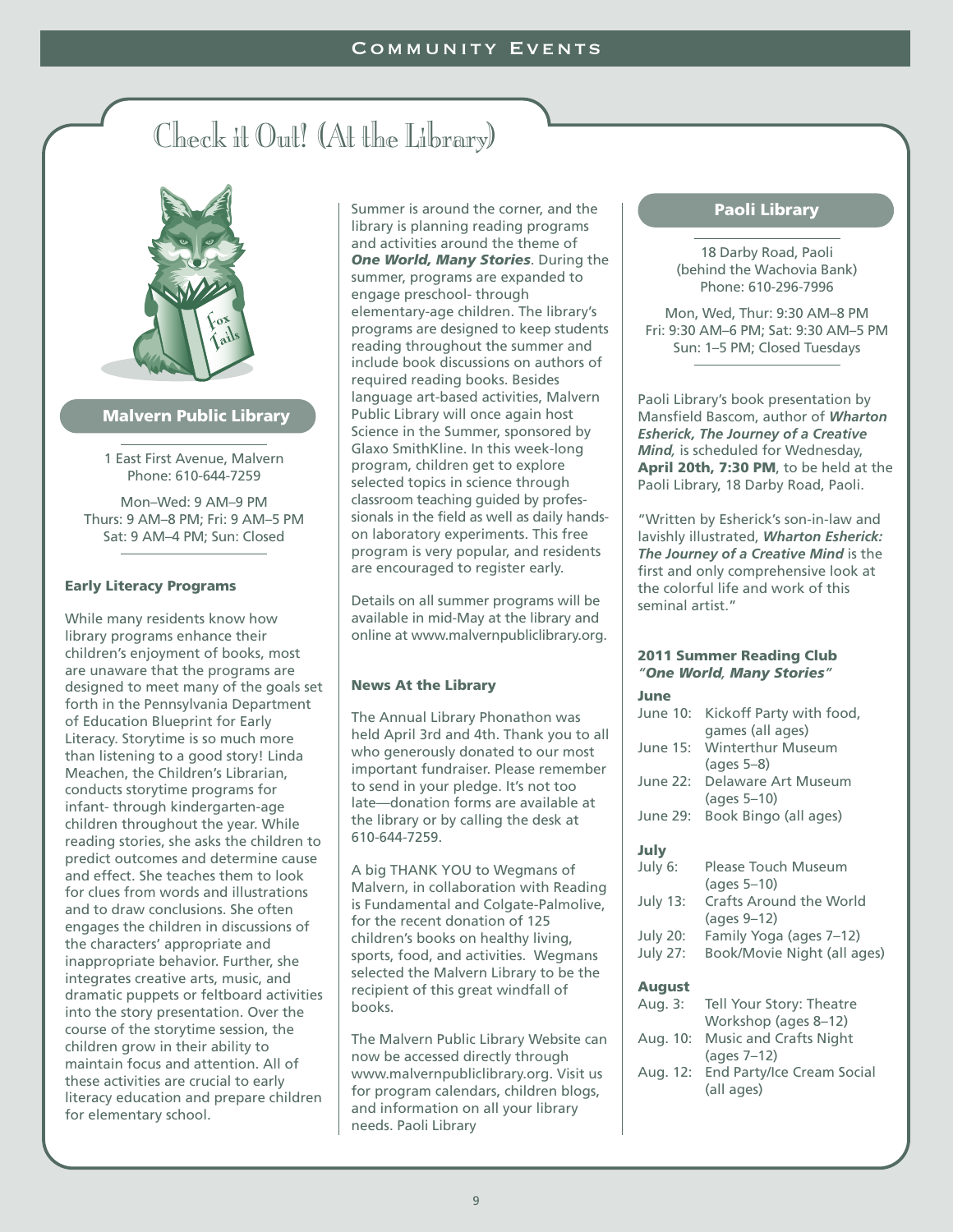## **Greetings From East Whiteland-Willistown Patch**

A new Website called *East Whiteland-Willistown Patch* now covers happenings in Willistown, East Whiteland, and Malvern. As the editor, I take pleasure in inviting you to check it out. The site has three main components:

- News section, updated daily
- Events calendar
- Directory of businesses and other organizations

Beyond simply presenting information, *Patch* is meant to help Willistown residents connect with their neighbors by posting announcements and commenting on the site's articles. In the few months that the site has been up, I've enjoyed reporting on stories like the Willistown Police awards ceremony, the new Great American Pub replacing Casey's Dugout Saloon, and the

grid-connected solar array slated for installation atop the Paoli Rail Yard. There's even a video of the first sunrise of 2011 over Okehocking Preserve. To see it, enter "happy new year" into the site's search function.

I owe thanks to Chief John Narcise, Hugh Murray, Rita Reves, and Mary McLoughlin for their friendly assistance as the site got up and running.

I hope you will visit the site at eastwhiteland.patch.com and call or e-mail me with feedback, story ideas, or just to say hello. I'd love to hear from you!

*—Pete Kennedy Editor, East Whiteland-Willistown Patch Phone: 610-462-8973 eastwhiteland.patch.com pete.kennedy@patch.com*



## **Township Manager's Son Lunches with Secretary of Defense**

**PFC Hugh J. Murray, Jr. was selected as one of three soldiers out of a large contingent to have lunch with U. S. Secretary of Defense Robert Gates when Gates visted Afghanistan in December 2010. Hugh is the son of Willistown Township Manager Hugh J. Murray, Sr.**



**and is stationed with the 101st Airborne Division in Khandahar. He is due to return home in May.**

## **May Primary Kicks Off 2011 Election Period**

The primary election in May is your chance to select the candidates you wish to represent you and your political party in November. The candidates you may vote for will depend on your party registration. For the record, you cannot cross party lines in a primary; you can in a general election. This will become patently obvious when you receive your ballot at the poll on primary election day—it will list only the candidates of the party in which you are registered.

#### **Important dates:**

- **April 18: Last day to register**
- **May 10: Last day to apply for a civilian absentee ballot**
- **May 13: Last day for County Board of Elections to receive voted civilian absentee ballots**
- **May 17: Primary Election Day (Tuesday)**

Offices (with number of open positions in parentheses) for which candidates are vying to represent their party:

#### **State:**

Justices of the Supreme Court (2) Judges of Superior Court (2)

#### **Chester County:**

- Judges of the Court of Common Pleas (2) County Commissioners (2) District Attorney Sheriff Prothonotary Register of Wills Recorder of Deeds
- **Willistown Township:** Supervisor Auditor

**Great Valley School District:**

Board Members: Region  $1(1)^*$ Region 2 (2) Region 3 (3)

*\* Charlestown Township*

Again, the primary election is your opportunity to select the candidate you believe will have the best chance of representing you and your party in the November general election. Therefore, take the time to learn who is running, then vote your choices on May 17th. *Check www.pavoterservices.state.pa.us for polling places and times.*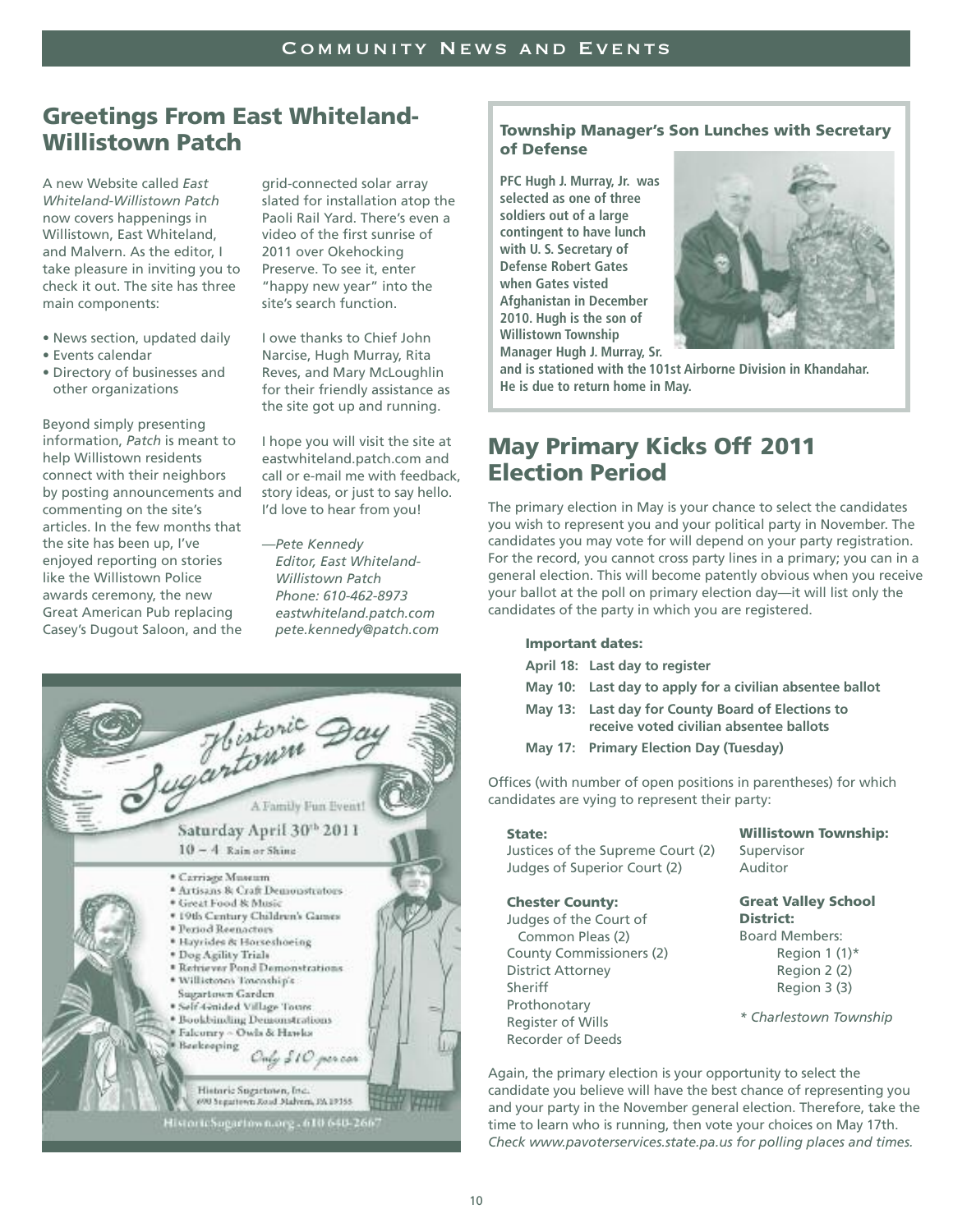## POLICE UPDATE



## **From the Chief**

## **Awards Night**

On January 24th the Willistown Police Department held its annual Awards Night. This is an opportunity for the

department to recognize outstanding acts by our officers and to present the department's Citizen of the Year Award.

Awards Night started with our new officers, Matthew Brown and Kevin Ashe, taking their oath of office. We welcome Matt and Kevin, and we feel we have hired two terrific officers.

Officer Jim Wusinich was voted by his peers as our Officer of the Year! This is well deserved, as Jim has done a great job for the citizens of Willistown for many years.

Letters of Commendation were issued to Officers Wusinich and Andrew Wahn. Both officers responded to a report of a man with a rifle in the southern end of the township. They established a perimeter and, supported by our Emergency Response Team, took the subject into custody and resolved the incident without anyone getting hurt!

A Commendation of Merit was issued to Detective Will for his outstanding investigation that led to the arrests of several subjects involved in a home improvement scam directed towards our elderly residents. I personally witnessed how intensely Detective Will worked in conducting a thorough investigation that eventually involved other counties and police departments. His immediate intervention may have spared numerous potential victims in Willistown Township.

Ed Leaf from Leaf Flooring was presented with our Citizen of the Year Award. Ed has been a long-time friend of the Willistown Police Department. When we started our Troop Relief effort, Ed called and offered to

donate his time to this project. With his help and generous donations from our residents, we have sent food, clothing, mattress pads, backpacks, and other items to our troops serving in Afghanistan—a most worthwhile and rewarding project.



**Police Chief John Narcise, Citizen of the Year Awardee Ed Leaf, and Supervisor Norm MacQueen**



**Retiree Bill Rosenberry and Supervisor Norm MacQueen**

In appreciation for his many years of support, the department issued an award of special recognition to our former Township Manager Bill Rosenberry. Bill is retiring and has been a tremendous influence on the department. I thank Bill for a great job and for his many years as a friend of the Willistown Police Department. Thanks, Bill, and enjoy retirement!

The ceremony ended with the recognition of our two retiring officers, Sergeant Dave Boyle and Officer Jim Wusinich. I wrote about both officers in the last newsletter.

Both Dave and Jim will be missed. They have dedicated their lives to their profession and are considered two of the best! Congrats on your great careers—I wish you all the best in your retirement years.

Once again, I thank all Township residents for their support. The officers of this department work very hard to keep Willistown safe, and there are no better people to work for!

#### **Road Conditions**

On another note, I can't wait for winter to be over; like you, I am tired of the snow and ice. With the snow and ice come problems with the roads. I would like to thank our Road Crew for their tireless work, as we have had a tough season.

I received an email from the Pennsylvania Department of Transportation concerning potholes. Penndot urges you to call 1-800- FIX-ROAD (1-800-349-7623) to report pothole problems. Callers are asked to be as specific as possible when reporting pothole locations.

The 1-800-FIX-ROAD hotline should not be used to report traffic accidents, disabled vehicles, or other emergencies. Motorists should continue to call 911 to report those types of incidents.

## **School Bus Safety**

You may have noticed one of our patrol cars at your school bus stop. We have launched an initiative to ensure the safety of your children going to and returning from school. We realize that distracted drivers can sometimes fail to stop properly for our school buses. If you see our officers at your stop, feel free to say "Hi" and fill them in on what is happening in your neighborhood.

Stay safe!

*John M. Narcise, Chief of Police*

## 2011 Willistown Township Real Estate Tax

It's that time of the year again for property taxes. Willistown Township Real Estate Tax Notices were mailed the first week of March 2011. If you have not received your tax bill yet, please contact the Township. The following information applies:

> **Discount Period Ends: April 30, 2011 Face Period Ends: June 30, 2011 Penalty Period Ends: December 31, 2011**